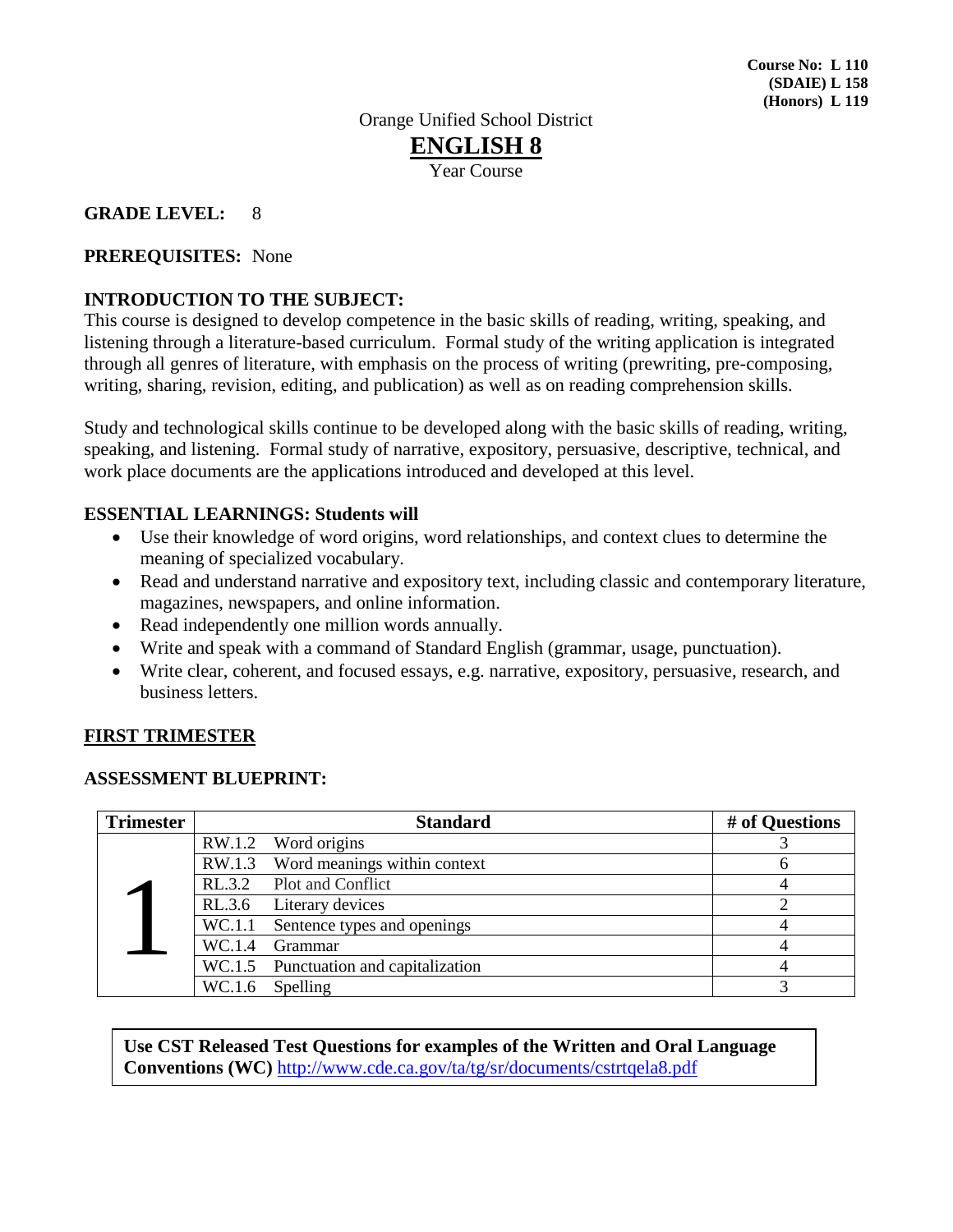English 8 Page 2

## **COURSE OVERVIEW AND APPROXIMATE UNIT TIME ALLOTMENTS: Weeks**

I. Grammar ongoing

- A. Sentence Combination (subordination, coordination, apposition) B. Voice C. Parallel Structure D. Usage and Mechanics E. Spelling and Vocabulary II. Writing Applications A. Narrative B. Expository C. Informal Writing (journal responses, show-not-tell paragraphs, blogs literary analysis, response to literature, timed writing, metacognition, etc.) III. Listening and Speaking ongoing ongoing ongoing ongoing ongoing the state of the state of the state of the state of the state of the state of the state of the state of the state of the state of the state of the state o IV. Short Story 5-6 A. Required Core Literature 1. Flowers for Algernon (point of view) – page 182 2. The Tell-Tale Heart (plot) – page 522 3. The Drummer of Shiloh (setting) – page 6 4. Thank You, M'am (theme) – page  $172$ B. Extended Literature 1. Charles (point of view) – page 22 2. The Medicine Bag (theme) – page 582 3. The Secret (other fiction) – page 118 4. A Retrieved Reformation (plot) – page 242 5. from *Hatchet* (other fiction) – page 166 6. Any short story from Prentice Hall Bronze 7. Other representative literature at teacher discretion VIII. Novel 3-4 not necessarily consecutive A. Core Literature (Choose at least two from the following) 1. Across Five Aprils 2. The Adventures of Tom Sawyer 3. Buffalo Brenda 4. The Call of the Wild 5. Crazy Lady 6. Day of Tears 7. The Diary of Anne Frank 8. Freak the Mighty 9. The Giver 10. Johnny Tremain 11. The Light in the Forest 12. A Midsummer's Night Dream (**recommended HONORS)** 13. My Brother Sam is Dead 14. Night
	- 15. Red Pony
	- 16. Roll of Thunder, Hear My Cry
	- 17. Running Out of Time
	- 18. Any 8<sup>th</sup> grade novel from the OUSD Adopted Novel List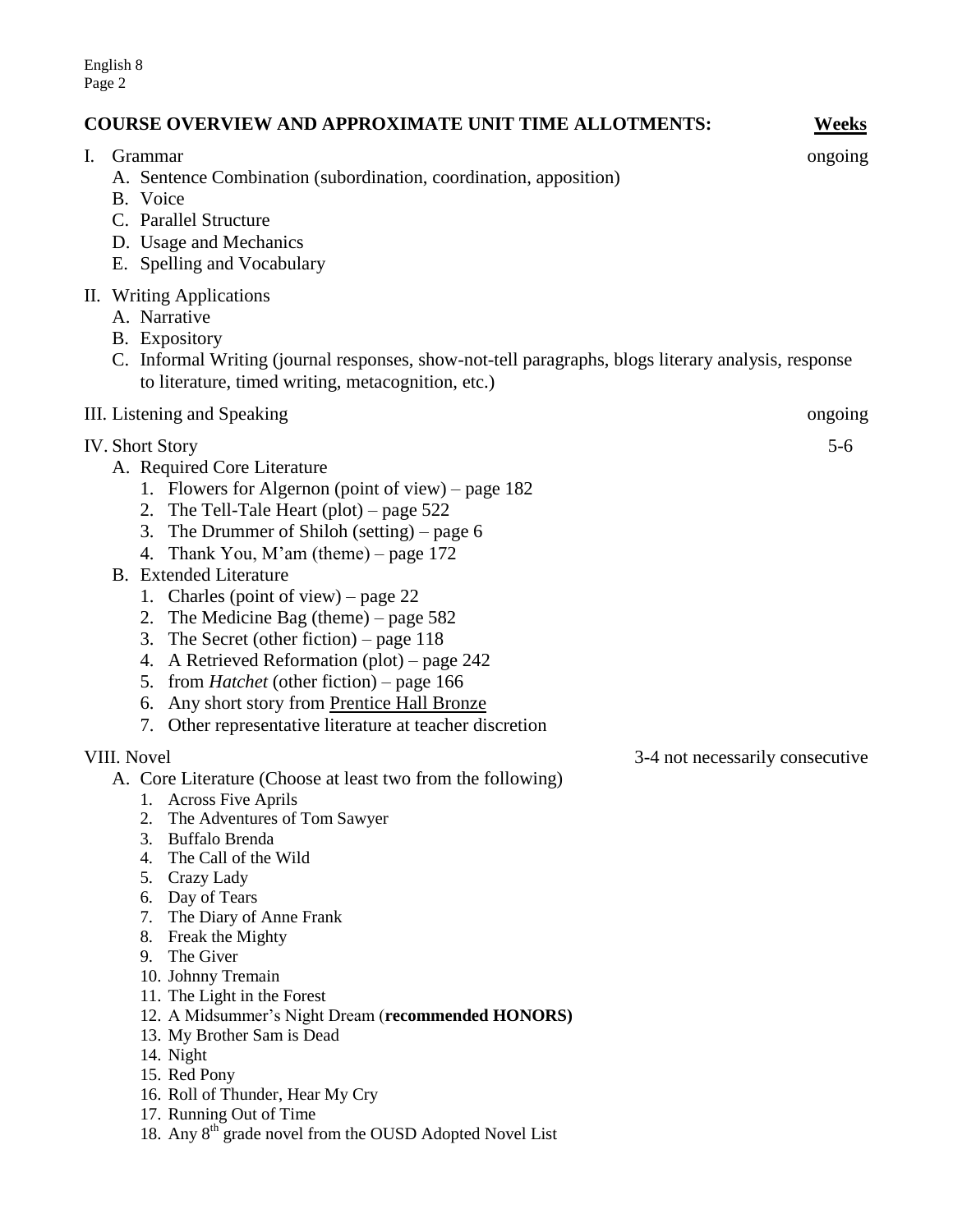19. Other 8<sup>th</sup> grade representative novels at teacher discretion with District approval via District Instructional Materials Advisory Committee (IMAC)

# **SECOND TRIMESTER: ASSESSMENT BLUEPRINT:**

| <b>Trimester</b> |        | <b>Standard</b>                                              | # of Questions |
|------------------|--------|--------------------------------------------------------------|----------------|
|                  | RW.1.1 | Idioms, analogies, metaphors, similes                        |                |
|                  | RC.2.2 | Proposition and support patterns                             | 3              |
|                  | RC.2.1 | Compare and contrast features of consumer materials          | $\overline{2}$ |
|                  | RC.2.5 | <b>Technical directions</b>                                  | $\overline{2}$ |
|                  | RC.2.6 | Consumer, workplace, public documents                        | $\overline{2}$ |
|                  | RC.2.7 | Evaluate unity, coherence, logic  structural patterns        | 3              |
|                  | RL.3.1 | Purposes/characteristics of poetry                           | 2              |
|                  | RL.3.3 | Compare and contrast literary characters                     | $\overline{2}$ |
|                  | RL.3.4 | Relevance of setting to mood, tone, meaning of text          | $\overline{2}$ |
|                  | RL.3.5 | Recurring themes                                             |                |
|                  | RL.3.6 | Literary devices                                             | 3              |
|                  | RL.3.7 | Heritage, traditions, attitudes, beliefs of author           | 2              |
|                  | WC.1.3 | Subordination, etc. for relationship of ideas                | $\overline{2}$ |
|                  | WC.1.4 | Grammar                                                      | $\overline{2}$ |
|                  | WC.1.5 | Punctuation and capitalization                               | $\overline{2}$ |
|                  | WC.1.6 | Spelling                                                     | 3              |
|                  | WS.1.1 | Establish impression, coherent thesis, conclusion            | 4              |
|                  | WS.1.2 | Transitions, parallel structures, similar writing techniques | 3              |
|                  | WS.1.6 | Revisions                                                    | 2              |

## I. Grammar ongoing

- A. Sentence Combination (subordination, coordination, apposition)
- B. Voice
- C. Parallel Structure
- D. Usage and Mechanics
- E. Spelling and Vocabulary

## II. Writing Applications ongoing

- A. Persuasive
- B. Business Letter
- C. Informal Writing (journal responses, show-not-tell paragraphs, blogs literary analysis, response to literature, timed writing, metacognition, etc.)

# III. Listening and Speaking ongoing ongoing

## IV. Non-fiction 6-7

- A. Required Core Literature
	- 1. Harriet Tubman: Guide to Freedom (expository) page 130
	- 2. Fire Extinguisher Warranty and How to Operate Your Extinguisher in a Fire Emergency (technical) – page 662
	- 3. Stopwatch Operating Instructions and Warranty (technical) page 860
	- 4. Not to Go with the Others (narrative) page 639
	- 5. Choice: A Tribute to Dr. Martin Luther King, Jr. (reflective) page 364
	- 6. Darkness at Noon (persuasive) page 408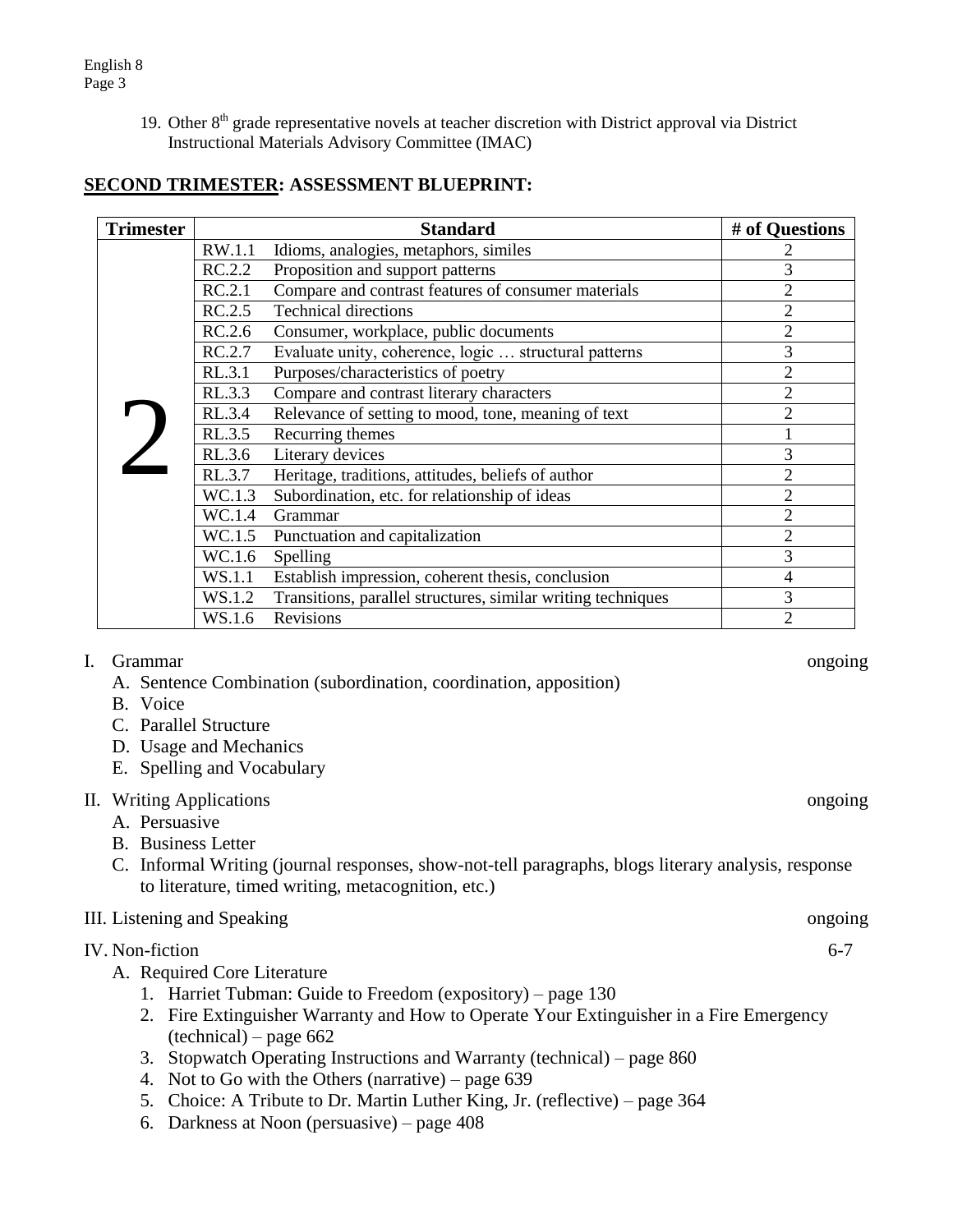- B. Extended Literature
	- 1. How to Be Polite Online (practical) page 62
	- 2. Brown vs. Board of Education (expository) page 230
	- 3. Crime-Solving Procedures for the Modern Detective (technical) page 958
	- 4. The Trouble with Television (persuasive) page 668
	- 5. The American Dream (persuasive) page 672
	- 6. from *I Know Why the Caged Bird Sings* (narrative) page 32
	- 7. Any non-fiction from Prentice Hall Bronze
	- 8. Other representative literature at teacher discretion

A. Core Literature (Choose at least two from the following) See list in Trimester I

## **THIRD TRIMESTER ASSESSMENT BLUEPRINT:**

| <b>Trimester</b> |        | <b>Standard</b>                                              | # of Questions |
|------------------|--------|--------------------------------------------------------------|----------------|
|                  | RW.1.3 | Word meanings within context                                 |                |
|                  | RC.2.2 | Proposition and support patterns                             |                |
|                  | RC.2.3 | Similarities/differences in treatment, scope, organization   |                |
|                  | RL.3.5 | Recurring themes                                             |                |
|                  | RL.3.6 | Literary devices                                             | ⌒              |
|                  | WC.1.1 | Sentence types and openings                                  | $\overline{c}$ |
|                  | WC.1.4 | Grammar                                                      | ↑              |
|                  | WC.1.5 | Punctuation and capitalization                               |                |
|                  | WS.1.1 | Establish impression, coherent thesis, conclusion            | 2              |
|                  | WS.1.2 | Transitions, parallel structures, similar writing techniques | 3              |
|                  | WS.1.6 | Revisions                                                    |                |

## I. Grammar ongoing

- A. Sentence Combination (subordination, coordination, apposition)
- B. Voice
- C. Parallel Structure
- D. Usage and Mechanics
- E. Spelling and Vocabulary

## II. Writing Applications ongoing

- C. Persuasive
- D. Business Letter
- E. Research
- F. Informal Writing (journal responses, show-not-tell paragraphs, blogs literary analysis, response to literature, timed writing, metacognition, etc.)

## III. Listening and Speaking ongoing ongoing

# IV. Poetry 4-5

- A. Required Core Literature
	- 1. Paul Revere's Ride (narrative) page 302
	- 2. Blow, Blow, Thou Winter Wind (lyric) page 836
	- 3. Ode to Enchanted Light (form) page 848

V. Novel 3-4 not necessarily consecutive  $\frac{3-4}{2}$  not necessarily consecutive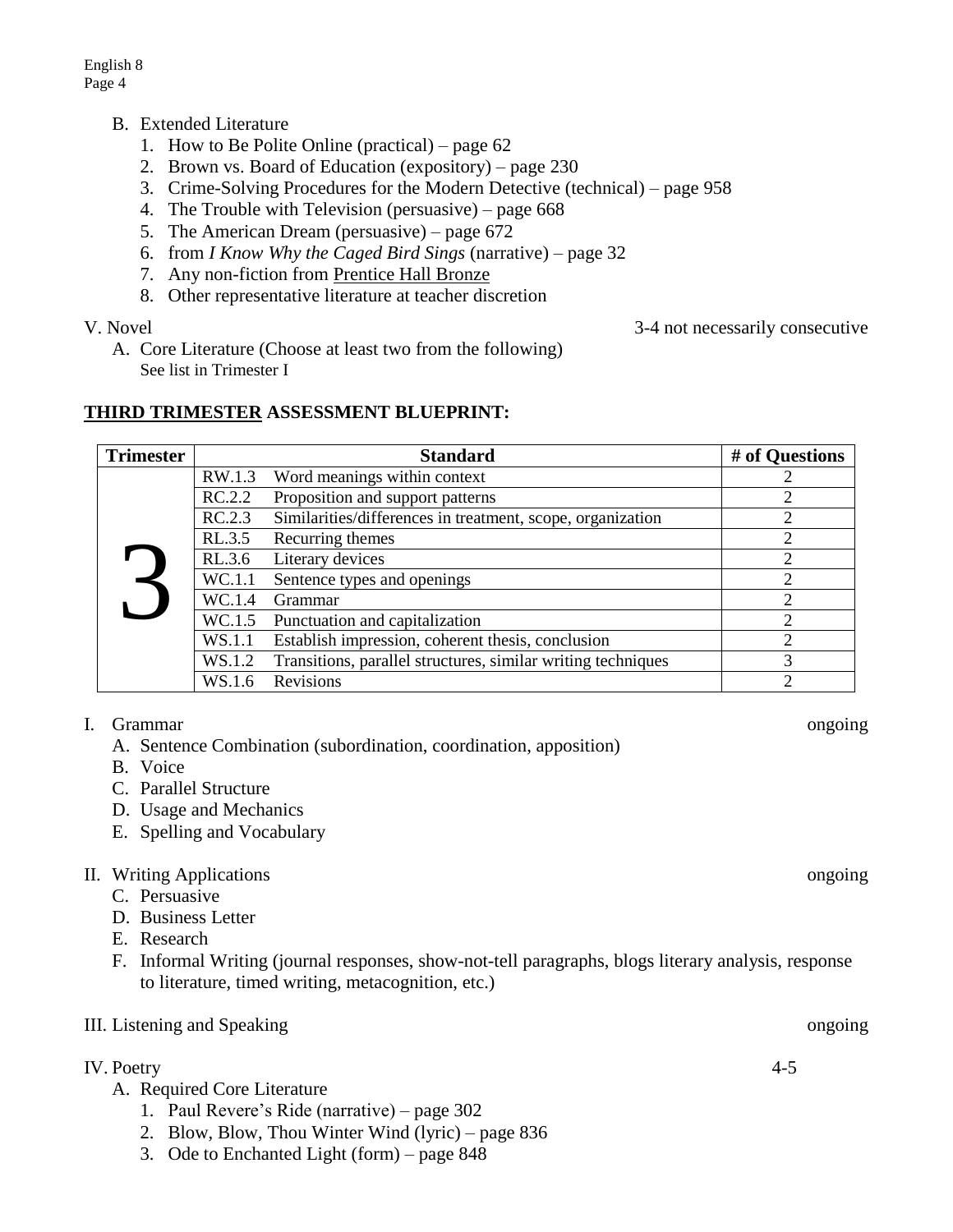English 8 Page 5

|  |  |  |  | 4. Silver (sound devices) – page 868 |
|--|--|--|--|--------------------------------------|
|--|--|--|--|--------------------------------------|

- 5. Old man (imagery) page 70
- 6. O Captain! My Captain! (figurative language) page 261
- 7. The Road Not Taken (speaker) page 44
- B. Extended Literature
	- 1. Harlem Night Song (lyric) page 834
	- 2. Two-Haiku (form) page 849
	- 3. She Dwelt Among the Untrodden ways (form) page 850
	- 4. Winter Moon (sound devices) page 79
	- 5. Grandma Ling (imagery) page 68
	- 6. For My Sister Molly, Who in the Fifties (imagery) page 882
	- 7. The Secret Heart (figurative language) page 810
	- 8. All but Blind (speaker) page 46
	- 9. The Choice (speaker) page 48
	- 10. Any poetry from Prentice Hall Bronze
	- 11. Other representative literature at teacher discretion

V. STAR Test Review and Testing 2-3

#### VI. Drama 4-5

- A. Required Core Literature
	- 1. The Diary of Anne Frank page 700
- B. Extended Literature
	- 1. Life is Beautiful page 786

## VII. Novel 3-4

- A. Core Literature (Choose at least two from the following) See list in Trimester 1
- VIII. Oral Tradition—Extended based on teacher choice and time
	- A. Why the waves have Whitecaps (tales) page 923
	- B. Chicoria (tale) page 914
	- C. Paul Bunyan of the North Wood (tale) page 945
	- D. Any myth, legend, or folk tale from Prentice Hall Bronze
	- E. Other representative literature at teacher discretion

| DATE OF CONTENT REVISION:                              | November 2002     |
|--------------------------------------------------------|-------------------|
| <b>DATE OF CURRENT CONTENT REVISION:</b> December 2010 |                   |
| <b>DATE OF BOARD APPROVAL:</b>                         | December 12, 2002 |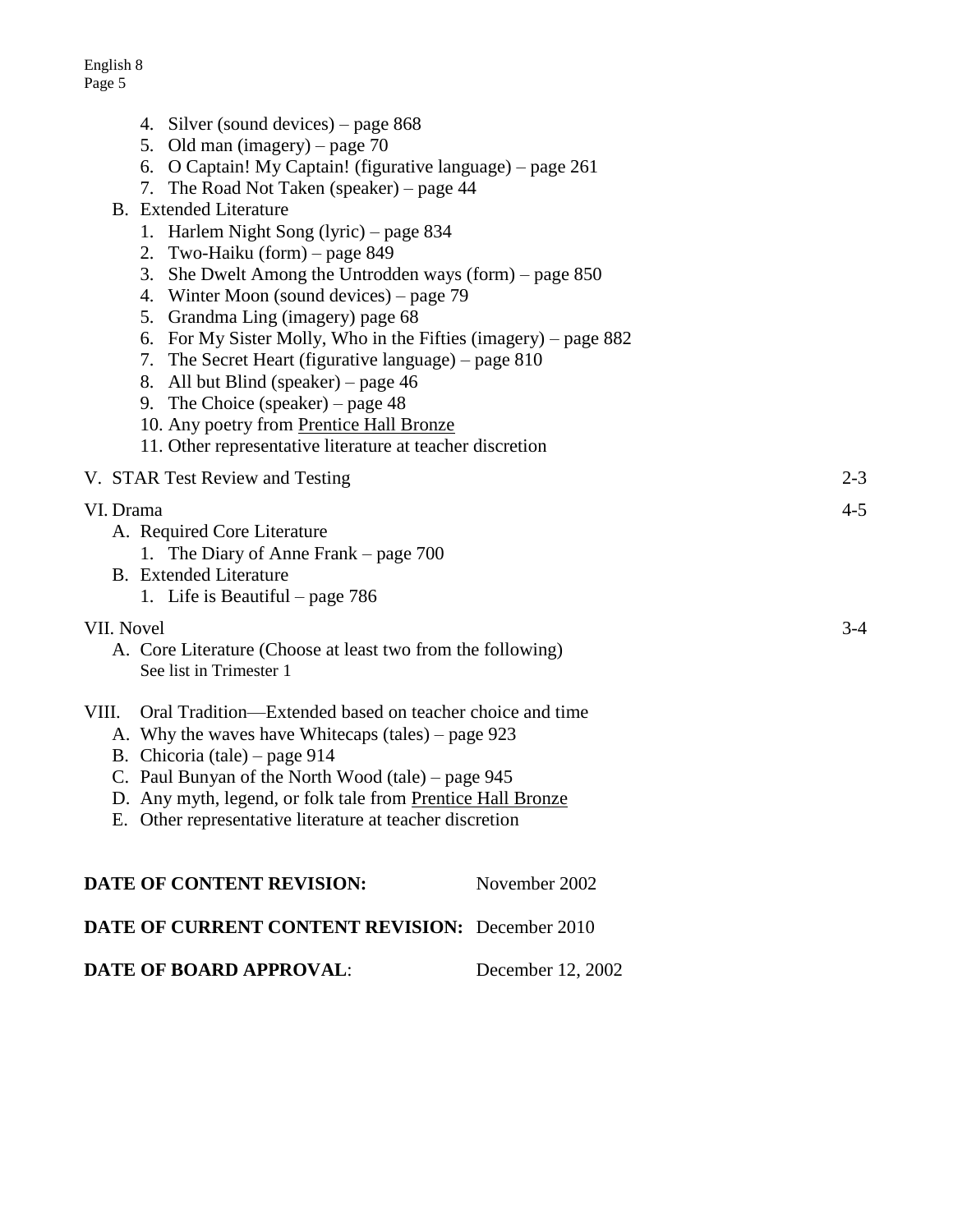| <b>CALIFORNIA CONTENT STANDARDS: READING</b>                                                                                                                                                                                                                                                                                                                                                                                                                                                                                                                                                                                                                                                                                | # of<br><b>Items</b> | $\frac{0}{0}$ |
|-----------------------------------------------------------------------------------------------------------------------------------------------------------------------------------------------------------------------------------------------------------------------------------------------------------------------------------------------------------------------------------------------------------------------------------------------------------------------------------------------------------------------------------------------------------------------------------------------------------------------------------------------------------------------------------------------------------------------------|----------------------|---------------|
| 1.0 WORD ANALYSIS, FLUENCY, AND SYSTEMATIC VOCABULARY<br>DEVELOPMENT: Students use their knowledge of word origins and<br>word relationships, as well as historical and literary context clues, to<br>determine the meaning of specialized vocabulary and to understand<br>the precise meaning of grade-level appropriate words.                                                                                                                                                                                                                                                                                                                                                                                            | 9                    | 12%           |
| 1.1 Vocabulary and Concept Development: analyze idioms, analogies,<br>metaphors, and similes to infer the literal and figurative meanings of<br>phrases                                                                                                                                                                                                                                                                                                                                                                                                                                                                                                                                                                     | $\mathbf{2}$         |               |
| 1.2 Vocabulary and Concept Development: understand the most important<br>points in the history of English language and use common word origins to<br>determine the historical influences on English word meanings                                                                                                                                                                                                                                                                                                                                                                                                                                                                                                           | $\mathbf{2}$         |               |
| 1.3 Vocabulary and Concept Development: use word meanings within the<br>appropriate context and show ability to verify those meanings by definition,<br>restatement, example, comparison, or contrast                                                                                                                                                                                                                                                                                                                                                                                                                                                                                                                       | 5                    |               |
| 2.0 READING COMPREHENSION (FOCUS ON INFORMATIONAL<br>MATERIALS): Students read and understand grade-level-appropriate<br>material. They describe and connect the essential ideas, arguments,<br>and perspectives of the text by using their knowledge of text<br>structure, organization, and purpose. The selections in<br>Recommended Readings in Literature, Kindergarten Through Grade<br>Eight illustrate the quality and complexity of the materials to be read<br>by students. In addition, students read one million words annually on<br>their own, including a good representation of narrative and expository<br>text (e.g., classic and contemporary literature, magazines,<br>newspapers, online information). | 18                   | 24%           |
| 2.1 Structural Features of Informational Materials: compare and contrast<br>the features and elements of consumer materials to gain meaning from<br>documents (e.g., warranties, contracts, product information, instruction<br>manuals)                                                                                                                                                                                                                                                                                                                                                                                                                                                                                    | $\mathbf{2}$         |               |
| 2.2 Structural Features of Informational Materials: analyze text that uses<br>proposition and support patterns                                                                                                                                                                                                                                                                                                                                                                                                                                                                                                                                                                                                              | 3                    |               |
| 2.3 Comprehension and Analysis of Grade-Level-Appropriate Text: find<br>similarities and differences between texts in the treatment, scope, or<br>organization of ideas                                                                                                                                                                                                                                                                                                                                                                                                                                                                                                                                                     | $\overline{2}$       |               |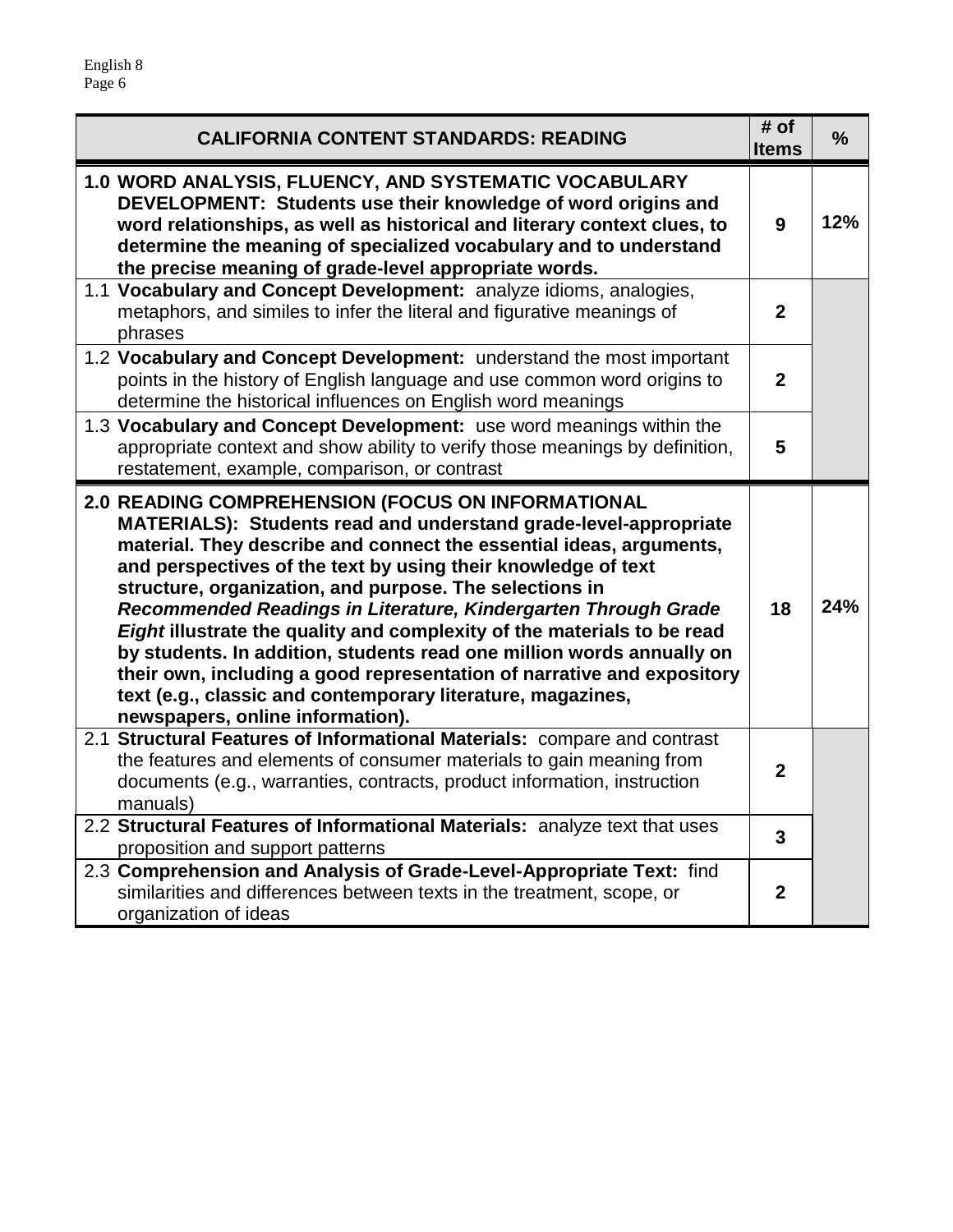| <b>CALIFORNIA CONTENT STANDARDS: READING</b>                                                                                                                                                                                                                                                                                                                                                                                                               | # of<br><b>Items</b> | $\frac{9}{6}$ |
|------------------------------------------------------------------------------------------------------------------------------------------------------------------------------------------------------------------------------------------------------------------------------------------------------------------------------------------------------------------------------------------------------------------------------------------------------------|----------------------|---------------|
| 2.4 Comprehension and Analysis of Grade-Level-Appropriate Text:<br>compare the original text to a summary to determine whether the summary<br>accurately captures the main ideas, includes critical details, and conveys<br>the underlying meaning                                                                                                                                                                                                         | $\overline{2}$       |               |
| 2.5 Comprehension and Analysis of Grade-Level-Appropriate Text:<br>understand and explain the use of a complex mechanical device by<br>following technical directions                                                                                                                                                                                                                                                                                      | 3                    |               |
| 2.6 Comprehension and Analysis of Grade-Level-Appropriate Text: use<br>information from a variety of consumer, workplace, and public documents<br>to explain a situation or decision and to solve a problem                                                                                                                                                                                                                                                | 3                    |               |
| 2.7 Expository Critique: evaluate the unity, coherence, logic, internal<br>consistency, and structural patterns of text                                                                                                                                                                                                                                                                                                                                    | 3                    |               |
| 3.0 LITERARY RESPONSE AND ANALYSIS: Students read and respond<br>to historically or culturally significant works of literature that reflect<br>and enhance their studies of history and social science. They clarify<br>the ideas and connect them to other literary works. The selections in<br>Recommended Readings in Literature, Kindergarten Through Grade<br>Eight illustrate the quality and complexity of the materials to be read<br>by students. | 15                   | 20%           |
| 3.1 Structural Features of Literature: determine and articulate the<br>relationship among the purposes and characteristics of different forms of<br>poetry (e.g., ballad, lyric, couplet, epic, elegy, ode, sonnet)                                                                                                                                                                                                                                        | $\mathbf{2}$         |               |
| 3.2 Narrative Analysis of Grade-Level-Appropriate Text: evaluate the<br>structural elements of the plot (e.g., subplots, parallel episodes, climax),<br>the plot's development, and the way in which conflicts are (or are not)<br>addressed and resolved                                                                                                                                                                                                  | 3                    |               |
| 3.3 Narrative Analysis of Grade-Level-Appropriate Text: compare and<br>contrast motivations and reactions of literary characters from different<br>historical eras confronting similar situations or conflicts                                                                                                                                                                                                                                             | $\mathbf{2}$         |               |
| 3.4 Narrative Analysis of Grade-Level-Appropriate Text: analyze the<br>relevance of the setting (e.g., place, time, customs) to the mood, tone, and<br>meaning of the text                                                                                                                                                                                                                                                                                 | $\mathbf{2}$         |               |
| 3.5 Narrative Analysis of Grade-Level-Appropriate Text: identify and<br>analyze recurring themes (e.g., good versus evil) across traditional and<br>contemporary works                                                                                                                                                                                                                                                                                     | 1                    |               |
| 3.6 Narrative Analysis of Grade-Level-Appropriate Text: identify significant<br>literary devices (e.g., metaphor, symbolism, dialect, irony) that define a<br>writer's style and use those elements to interpret the work                                                                                                                                                                                                                                  | 3                    |               |
| 3.7 Literary Criticism: analyze a work of literature, showing how it reflects the<br>heritage, traditions, attitudes, and beliefs of its author (Biographical<br>Approach)                                                                                                                                                                                                                                                                                 | $\boldsymbol{2}$     |               |